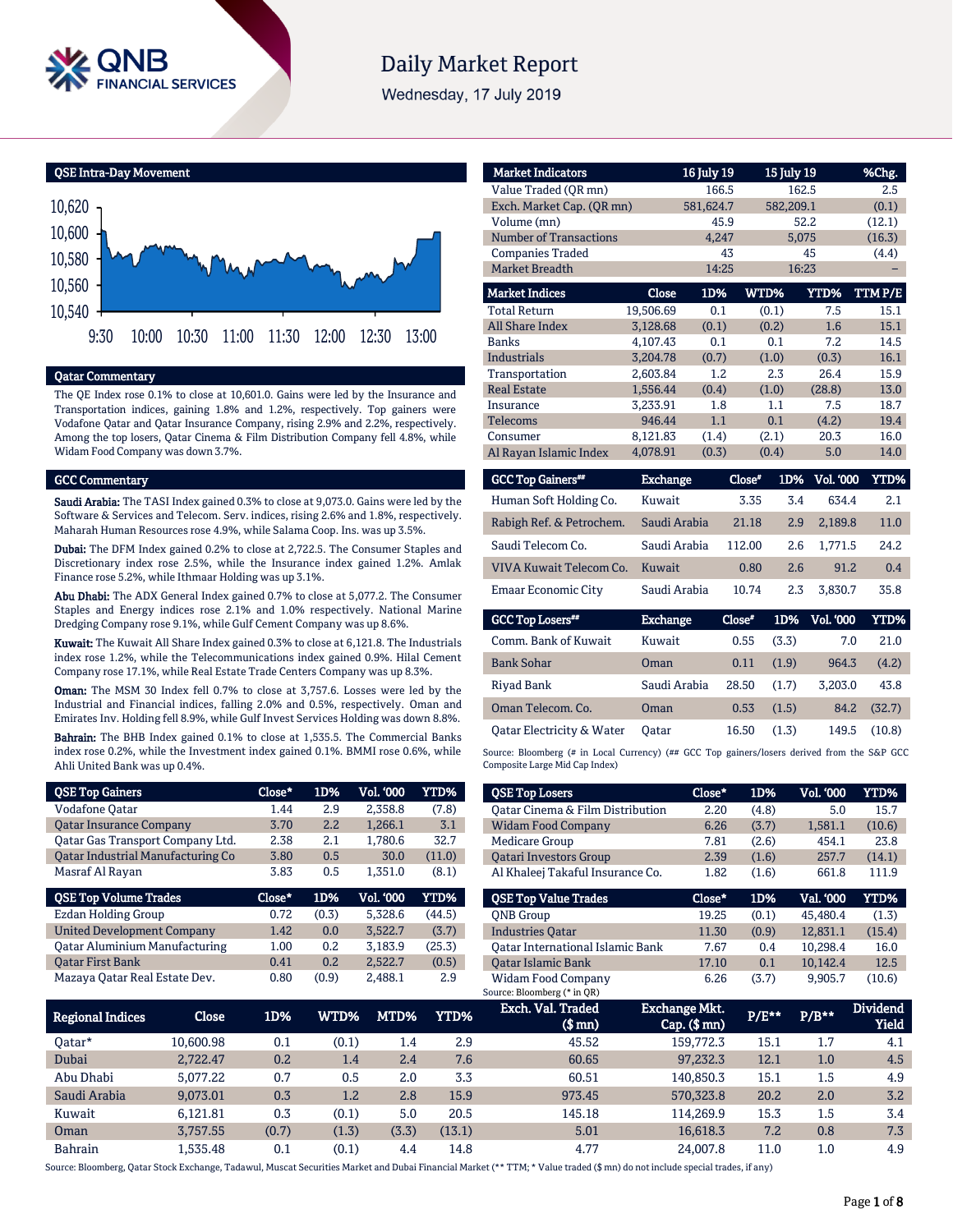## Qatar Market Commentary

- The QE Index rose 0.1% to close at 10,601.0. The Insurance and Transportation indices led the gains. The index rose on the back of buying support from Qatari shareholders despite selling pressure from GCC and non-Qatari shareholders.
- Vodafone Qatar and Qatar Insurance Company were the top gainers, rising 2.9% and 2.2%, respectively. Among the top losers, Qatar Cinema & Film Distribution Company fell 4.8%, while Widam Food Company was down 3.7%.
- Volume of shares traded on Tuesday fell by 12.1% to 45.9mn from 52.2mn on Monday. Further, as compared to the 30-day moving average of 87.8mn, volume for the day was 47.7% lower. Ezdan Holding Group and United Development Company were the most active stocks, contributing 11.6% and 7.7% to the total volume, respectively.

| <b>Overall Activity</b>    | Buy %* | Sell %* | Net (QR)          |
|----------------------------|--------|---------|-------------------|
| Oatari Individuals         | 30.71% | 30.17%  | 897,593.71        |
| <b>Oatari Institutions</b> | 35.80% | 23.70%  | 20,132,960.57     |
| Oatari                     | 66.51% | 53.87%  | 21,030,554.28     |
| <b>GCC</b> Individuals     | 0.88%  | 1.65%   | (1,292,381.59)    |
| <b>GCC</b> Institutions    | 3.67%  | 7.78%   | (6,841,461.59)    |
| <b>GCC</b>                 | 4.55%  | 9.43%   | (8, 133, 843, 18) |
| Non-Oatari Individuals     | 9.55%  | 9.76%   | (345.475.73)      |
| Non-Oatari Institutions    | 19.39% | 26.93%  | (12,551,235.37)   |
| Non-Oatari                 | 28.94% | 36.69%  | (12,896,711.10)   |

Source: Qatar Stock Exchange (\* as a % of traded value)

## Earnings Releases, Global Economic Data and Earnings Calendar

| <b>Earnings Releases</b> |  |
|--------------------------|--|
|--------------------------|--|

| <b>HALLMAN TICTCANCH</b>              |                |                 |                        |                          |                                        |                          |                           |                 |
|---------------------------------------|----------------|-----------------|------------------------|--------------------------|----------------------------------------|--------------------------|---------------------------|-----------------|
| <b>Company</b>                        | <b>Market</b>  | <b>Currency</b> | Revenue (mn)<br>202019 | % Change<br>YoY          | <b>Operating Profit</b><br>(mn) 202019 | % Change<br>YoY          | Net Profit<br>(mn) 202019 | % Change<br>YoY |
| National Co. for Learning & Education | Saudi Arabia   | <b>SR</b>       | 49.4                   | $-4.8%$                  | 13.8                                   | $-7.0%$                  | 13.5                      | 4.7%            |
| Salalah Beach Resort*                 | Oman           | <b>OMR</b>      | 1.2                    | 45.6%                    |                                        |                          | $-0.1$                    | N/A             |
| Takaful Oman Insurance*               | Oman           | <b>OMR</b>      | 13.3                   | 8.1%                     |                                        |                          | $-0.5$                    | N/A             |
| Dhofar Fisheries and Food Ind.*       | Oman           | <b>OMR</b>      | 5.0                    | 75.4%                    |                                        |                          | 0.3                       | N/A             |
| National Life & General Ins.*         | Oman           | <b>OMR</b>      | 89.0                   | 9.0%                     |                                        | $\overline{\phantom{0}}$ | 5.1                       | 0.5%            |
| United Power*#                        | Oman           | <b>OMR</b>      | 2,234.0                | $-15.6%$                 | $-$                                    | $\overline{\phantom{0}}$ | $-60.0$                   | N/A             |
| Oman Oil Marketing*                   | Oman           | <b>OMR</b>      | 286.1                  | $-4.7%$                  |                                        |                          | 3.2                       | $-20.2%$        |
| Sohar Power**                         | Oman           | <b>OMR</b>      | 32,564.0               | 0.5%                     | $\overline{\phantom{0}}$               | -                        | $-31.0$                   | N/A             |
| National Mineral Water*               | Oman           | <b>OMR</b>      | 3.6                    | $-8.4%$                  |                                        |                          | 0.1                       | $-49.9%$        |
| <b>Gulf International Chemicals</b>   | Oman           | <b>OMR</b>      | 1.2                    | $-10.4%$                 | $\overline{\phantom{0}}$               | -                        | 0.1                       | $-54.8%$        |
| Mazaya*                               | Kuwait         | <b>KD</b>       | 8.2                    | $-39.6%$                 | 2.6                                    | $-11.1%$                 | 1.1                       | $-61.3%$        |
| Bahrain Car Parks Co.                 | <b>Bahrain</b> | <b>BHD</b>      | -                      | $\overline{\phantom{0}}$ |                                        |                          | 0.2                       | N/A             |
|                                       |                |                 |                        |                          |                                        |                          |                           |                 |

Source: Company data, DFM, ADX, MSM, TASI, BHB. (\*Figures for 6M2019, #Values in thousands)

## Global Economic Data

| <b>Date</b> | Market    | Source                            | <b>Indicator</b>                 | Period | Actual  | <b>Consensus</b> | <b>Previous</b> |
|-------------|-----------|-----------------------------------|----------------------------------|--------|---------|------------------|-----------------|
| 07/16       | US        | <b>Federal Reserve</b>            | <b>Industrial Production MoM</b> | Iune   | $0.0\%$ | 0.1%             | 0.4%            |
| 07/16       | <b>US</b> | <b>Federal Reserve</b>            | Manufacturing (SIC) Production   | June   | 0.4%    | 0.3%             | 0.2%            |
| 07/16       | UK        | UK Office for National Statistics | Jobless Claims Change            | June   | 38.0k   | -                | 24.5k           |

Source: Bloomberg (s.a. = seasonally adjusted; n.s.a. = non-seasonally adjusted; w.d.a. = working day adjusted)

## Earnings Calendar

| <b>Tickers</b> | <b>Company Name</b>                          | Date of reporting 2Q2019 results | No. of days remaining | <b>Status</b> |
|----------------|----------------------------------------------|----------------------------------|-----------------------|---------------|
| <b>OFLS</b>    | <b>Oatar Fuel Company</b>                    | 17-Jul-19                        | 0                     | Due           |
| <b>OIBK</b>    | <b>Oatar Islamic Bank</b>                    | 17-Jul-19                        | $\mathbf{0}$          | Due           |
| <b>OIIK</b>    | <b>Oatar International Islamic Bank</b>      | 17-Jul-19                        | 0                     | Due           |
| <b>ERES</b>    | <b>Ezdan Holding Group</b>                   | $18$ -Jul-19                     |                       | Due           |
| ABQK           | Ahli Bank                                    | 18-Jul-19                        |                       | Due           |
| <b>NLCS</b>    | Alijarah Holding                             | 18-Jul-19                        |                       | Due           |
| <b>OEWS</b>    | <b>Qatar Electricity &amp; Water Company</b> | $21$ -Jul-19                     | 4                     | Due           |
| <b>GWCS</b>    | <b>Gulf Warehousing Company</b>              | $21$ -Jul-19                     | $\overline{4}$        | Due           |
| <b>OIGD</b>    | <b>Oatari Investors Group</b>                | 22-Jul-19                        | 5                     | Due           |
| <b>KCBK</b>    | Al Khalij Commercial Bank                    | $23$ -Jul-19                     | 6                     | Due           |
| <b>MCGS</b>    | <b>Medicare Group</b>                        | 24-Jul-19                        | 7                     | Due           |
| <b>UDCD</b>    | <b>United Development Company</b>            | 24-Jul-19                        |                       | Due           |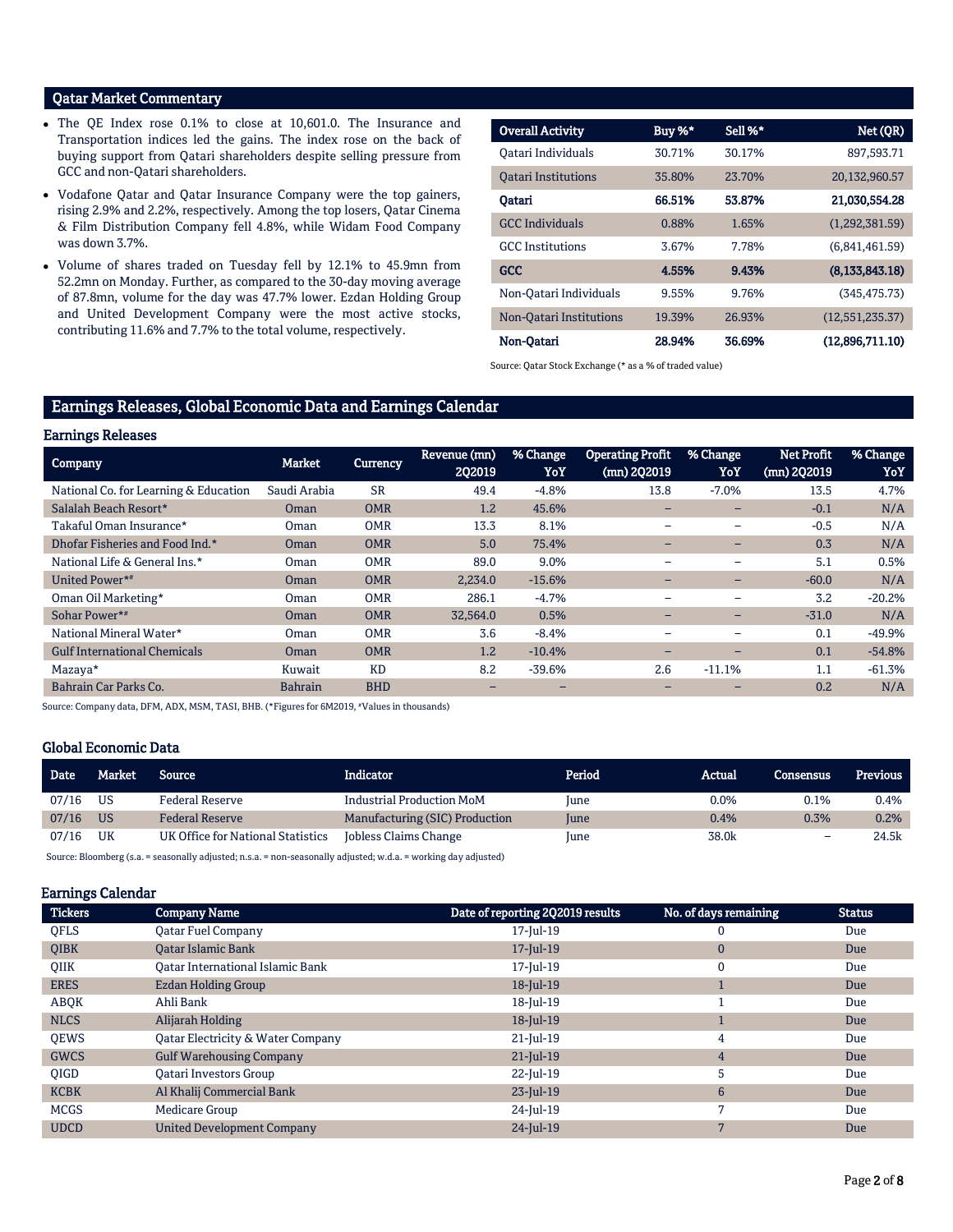| <b>Tickers</b> | <b>Company Name</b>                           | Date of reporting 2Q2019 results | No. of days remaining | <b>Status</b> |
|----------------|-----------------------------------------------|----------------------------------|-----------------------|---------------|
| QGRI           | Qatar General Insurance & Reinsurance Company | 24-Jul-19                        | 7                     | Due           |
| <b>DHBK</b>    | Doha Bank                                     | 24-Jul-19                        | $\overline{7}$        | Due           |
| QAMC           | <b>Qatar Aluminum Manufacturing Company</b>   | 25-Jul-19                        | 8                     | Due           |
| <b>AKHI</b>    | Al Khaleej Takaful Insurance Company          | $25$ -Jul-19                     | $\, 8$                | Due           |
| <b>OIMD</b>    | <b>Qatar Industrial Manufacturing Company</b> | 25-Jul-19                        | 8                     | Due           |
| QFBQ           | <b>Qatar First Bank</b>                       | $28$ -Jul-19                     | 11                    | Due           |
| QCFS           | Qatar Cinema & Film Distribution Company      | 29-Jul-19                        | 12                    | Due           |
| <b>QNNS</b>    | <b>Qatar Navigation (Milaha)</b>              | $29$ -Jul-19                     | 12                    | Due           |
| <b>VFQS</b>    | Vodafone Qatar                                | 29-Jul-19                        | 12                    | Due           |
| <b>ORDS</b>    | Ooredoo                                       | $29$ -Jul-19                     | 12                    | Due           |
| QATI           | <b>Qatar Insurance Company</b>                | 30-Jul-19                        | 13                    | Due           |
| <b>AHCS</b>    | <b>Aamal Company</b>                          | 30-Jul-19                        | 13                    | Due           |
| <b>DBIS</b>    | Dlala Brokerage & Investment Holding Company  | 30-Jul-19                        | 13                    | Due           |
| <b>MRDS</b>    | Mazaya Qatar Real Estate Development          | $31$ -Jul-19                     | 14                    | Due           |
| <b>DOHI</b>    | Doha Insurance Group                          | $31$ -Jul-19                     | 14                    | Due           |
| <b>IQCD</b>    | <b>Industries Qatar</b>                       | $1-Aug-19$                       | 15                    | Due           |
| <b>GISS</b>    | <b>Gulf International Services</b>            | $4$ -Aug-19                      | 18                    | Due           |
| QISI           | Qatar Islamic Insurance Company               | $4$ -Aug-19                      | 18                    | Due           |
| <b>SIIS</b>    | Salam International Investment Limited        | $5 - Aug-19$                     | 19                    | Due           |
| <b>MPHC</b>    | Mesaieed Petrochemical Holding Company        | $5-Aug-19$                       | 19                    | Due           |
| ZHCD           | <b>Zad Holding Company</b>                    | $5 - Aug-19$                     | 19                    | Due           |
| QOIS           | <b>Qatar Oman Investment Company</b>          | $5-Aug-19$                       | 19                    | Due           |
| <b>MERS</b>    | Al Meera Consumer Goods Company               | $6$ -Aug-19                      | 20                    | Due           |

Source: QSE

## News Qatar

 CBQK's bottom line rises 11.7% YoY and 16.7% QoQ in 2Q2019, beating our estimate – The Commercial Bank's (CBQK) net profit rose 11.7% YoY (+16.7% QoQ) to QR503.0mn in 2Q2019, beating our estimate of QR452.3mn (variation of +11.2%). Earnings per share amounted to QR0.23 for the period ended June 30, 2019 as compared to QR0.21 for the same period of the previous year. CBQK's CEO, Joseph Abraham said, "Consolidated operating profit was QR1.29bn for the first half of 2019, an increase of 7% compared to the same period last year and consolidated net profit was QR934mn in 1H2019, an increase of 9% compared to the same period in 2018. The strong execution of our five-year strategic plan continues to yield positive results along with the continued focus on productivity enhancements through digitization of operational processes. The increase in consolidated operating profit was driven by careful management of operating expenses and positive contributions from fees and other income. Operating expenses decreased 11% to QR552mn during the first half of 2019 compared with the same period last year, a result of careful cost control and savings from our in-sourcing program. Fees and other income were up 25% during 1H 2019, compared with the same period last year, to QR629mn. The increase was driven by gains in foreign exchange trading income and investment income. Consolidated net profit was also supported by a reduction in net loan provisioning which declined 2% during 1H2019, supported by an improved asset quality and increased recovery of NPLs. Consolidated net interest income was down by 8% to QR1.21bn during the first half of the year, due to weakness in the Turkish Lira and higher cost of funding in the Qatari market during the first quarter of 2019. However, when comparing the second quarter of 2019 with first quarter of 2019,

there was an improvement of 9.7% as a result of systematic efforts to improve net interest margins during the quarter. This was achieved through a reduction in the cost of funding through careful management of our cost of deposits and reprising of our loan book." CBQK's total assets stood at QR141.3bn in 1H2019, up 1% on the same period last year. CBQK's loans and advances to customers increased by 1.3% to QR84.8bn in 1H2019 compared with QR83.7bn in December 2018. The increase was mainly in the government and services sectors. The Group's customer deposits increased by 7.8% to QR76.9bn in 1H2019 compared with QR71.3bn in December 2018 and have resulted in the loan deposit ratio reducing from 117.4% to 110.3%. (QNB FS Research, QSE, Gulf-Times.com)

- QGMD reports net loss of QR2.6mn in 2Q2019 Qatari German Company for Medical Devices (QGMD) reported net loss of QR2.6mn in 2Q2019 as compared to net loss of QR2.2mn in 2Q2018 and QR3.0mn in 1Q2019.The company's revenue came in at QR1.4mn in 2Q2019, which represents a decrease of 47.6% YoY (-50.8% QoQ). In 1H2019, QGMD reported net loss of QR5.62mn as compared to net loss of QR4.40mn for the same period of the previous year. Loss per share amounted to QR0.049 in 1H2019 as compared to QR0.038 in 1H2018. (Company release, QSE)
- IHGS reports net loss of QR0.08mn in 2Q2019 Islamic Holding Group (IHGS) reported net loss of QR0.08mn in 2Q2019 as compared to net loss of QR0.30mn in 2Q2018 and QR0.08mn in 1Q2019. In 1H2019, IHGS' net loss came in at QR162,571 as compared to net loss amounting to QR61,388 in 1H2018. Loss per share amounted to QR0.003 in 1H2019 as compared to loss per share of QR0.001 in 1H2018. (QSE)
- Page 3 of 8 UDCD awards Gewan Island marine works contract to UrbaCon, Promar – United Development Company (UDCD) has tasked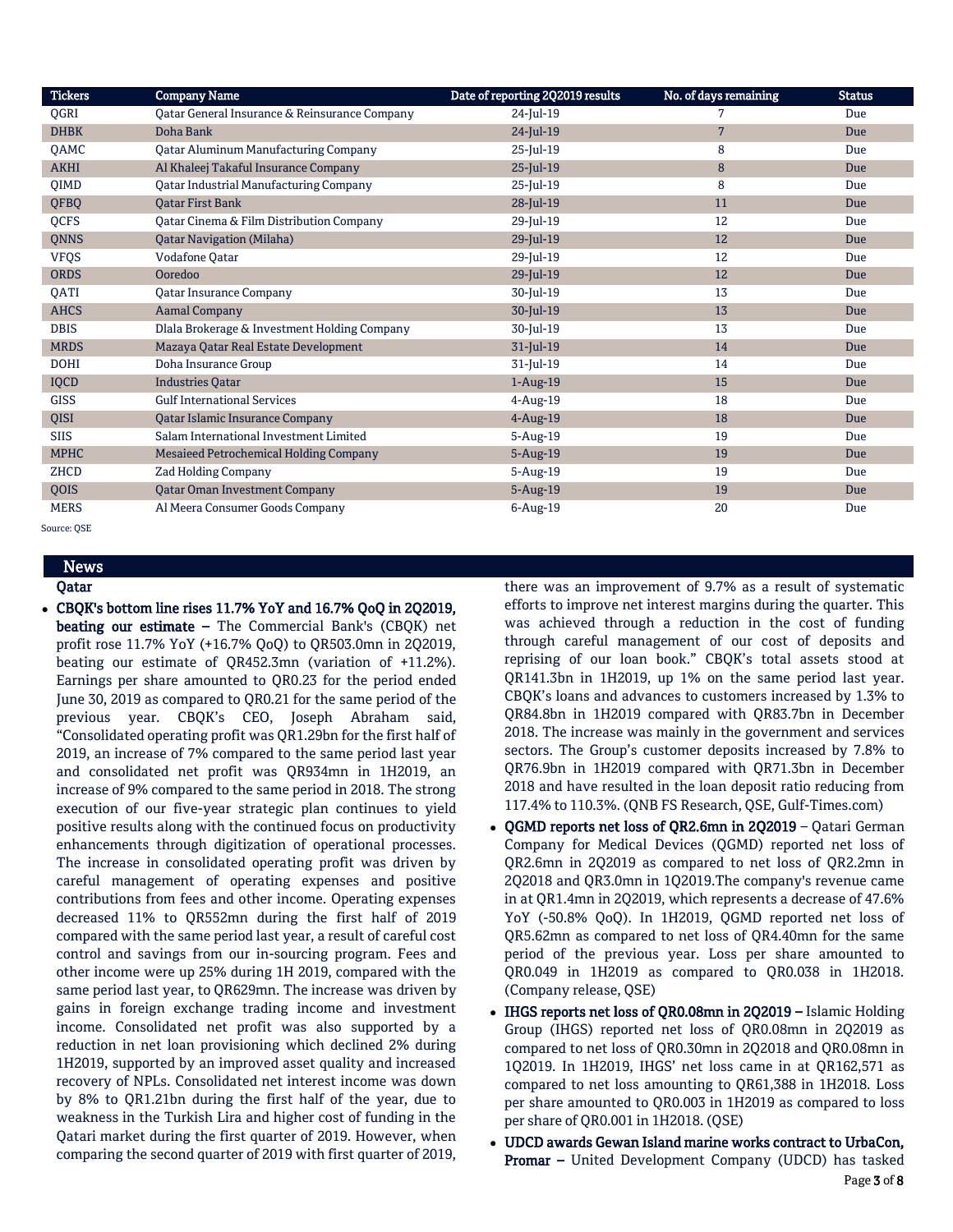UrbaCon Trading & Contracting Company (UrbaCon) and Promar Marine Contracting Company (Promar) with the execution of marine works at Gewan Island. Urbacon is a Qatari-based international construction services company and grade one licensed builder, and Promar a leading marine works construction firm founded in Lebanon since 1985 and expanded towards gulf market since 2007. The two companies will undertake the design, manufacture, supply, delivery, construction, installation, erection, commissioning and testing of Gewan Island's marine works package. The marine works involve dredging, reclamation fill, and the provision and installation of core, armor, geo-textile materials and concrete elements as well as the supply and installation of selected fill and beach sand material. UDCD's President and CEO, Ibrahim Jassim Al-Othman highlighted that the total investment value in Gewan Island amounts to approximately QR3bn. Al-Othman added, "The agreement with UrbaCon Trading & Contracting Company and Promar Marine Contracting Company demonstrates that Gewan Island's construction and development works are proceeding according to the plans to complete our latest flagship project by the expected 2022 deadline. We have initiated the preparation works for the construction of the Island, where the completion of building the boardwalk wall will be in February 2020." (QSE)

- Qatargas sets milestone, delivers 3,000th LNG cargo to Japan Qatargas has successfully delivered the 3,000th liquefied natural gas (LNG) cargo to Japan since the first ever Qatari shipment was made to Kawagoe LNG Receiving Terminal on January 10, 1997. The 3,000th LNG cargo, which was transported onboard 'Al Jasra', a conventional LNG vessel with a capacity of 135,000 cubic meters, was delivered to JERA, a joint venture between Chubu Electric and Tokyo Electric. The cargo was delivered to the Kawagoe LNG Receiving Terminal, owned and operated by JERA. Qatargas, the world's premier LNG company, has term contracts to supply LNG with many of the key Japanese buyers including JERA, Tohoku Electric, Kansai Electric, Chugoku Electric, Tokyo Gas, Osaka Gas, Toho Gas and Shizuoka Gas. Apart from these term contracts, Qatargas also delivers a significant amount of Japan's spot LNG requirements. (Gulf-Times.com)
- Vodafone Qatar customers get chance to connect homes to 5G network – Vodafone Qatar has launched a limited time offer that allows customers to be among the first in the world to connect their homes to 5G network. "Customers can now GigaPower their homes for free with Vodafone GigaHome 5G," the telecom provider stated. Since launching its 5G network a year ago, Vodafone Qatar has been leading the deployment of 5G in the country. Vodafone Qatar's 5G network is live in dozens of residential locations across Qatar including Al Waab, Abu Hamour, Al Azizya, Al Mamoura, Al Rayyan, Umm Salal Muhammed and Khartiyat. By the end of July, Vodafone Qatar's network will be live in several additional locations including Al Hilal, Muntazah, Muraykh and Al Sadd. (Qatar Tribune)
- Ooredoo unveils Ooredoo ONE all-in-one home service Ooredoo announced the launch of Ooredoo ONE, its exciting new service providing everything a family could need in the way of connectivity and entertainment at home. The new Ooredoo ONE combines everything customers need in their

home to keep the entire family connected and entertained in one single plan that includes home Internet, smart Wi-Fi, landline and TV. (Qatar Tribune)

- KPMG: Qatar's banking sector maintains resilience, amid evolving regulatory landscape, technological changes – KPMG has launched the inaugural edition of its annual 'Qatar banking perspectives' publication, examining key issues and trends in the global banking industry and how they impact banks in the country. In this first edition, subject matter experts from KPMG's dedicated financial services practice share their views on a range of topics such as: culture and governance, cybersecurity, and banking regulations, the role of artificial intelligence in fraud detection, and the current trends in Islamic finance. The publication complements KPMG's GCC listed banks' results report, which sets out some of the key financial indicators, issues and expected trends in the future for the banking industry in the region. Omar Mahmood, Head (Financial Services for KPMG in the Middle East & South Asia) and partner at KPMG in Qatar, said, "The banking perspectives looks at some of the key trends we are seeing globally, through the lens of the local banking industry here in Qatar and provides insights that we hope readers will find valuable. Qatar's banking sector continues to maintain resilience, amidst an evolving regulatory landscape and continued technological change, while also embracing the digital agenda." In its overview, the report stated local financial institutions will need to increase their focus on international reporting protocols, regulatory compliance, forthcoming VAT implications, digital transformation, mitigating fraud and cybercrime risks and facilitating a highly valued corporate governance culture that will benefit all stakeholders. (Gulf-Times.com)
- Foreign investments in Qatar rise to QR722.6bn in 1Q2019 Foreign investments, including foreign direct investment (FDI) and portfolio investment, in Qatar amounted to QR722.6bn by the end of the first quarter of this year, rose 1.1% QoQ. When compared on yearly basis the level of investments in Qatar has increased by 6.6% in 1Q2019, according to the quarterly Foreign Investment survey by the Planning and Statistics Authority and Qatar Central Bank (QCB). Qatar's FDI has increased by QR400mn to QR123.7bn in 1Q2019 from QR123.3bn in the previous quarter. On YoY it has slipped marginally by QR200mn compared to QR123.9bn in 1Q2018. The survey covers major enterprises - private and public - operating in the national economy. It targeted some of the largest enterprises in the private sector which accounted for 84% of the value of inward FDI of non-banks enterprises in 2016, while QCB surveyed all financial institutions under its supervision. Other foreign investments accounted for 67.9%, followed by foreign direct investment at 17.1%, portfolio investments at 14.6%, and financial derivatives at 0.4% of the total liabilities. Qatar's assets with non-residents (outward investment) at the end 1Q2019 increased by QR17.7bn from QR392.2bn at the end of the previous quarter to QR409.9bn. During 1Q2019, stock of outward FDI had increased by QR7bn due to net outflows of FDI and other changes during the quarter, noted the findings of the survey. (Peninsula Qatar)
- Qatar's real estate sector continues to grow The trading volume of registered real estates in last June at the Ministry of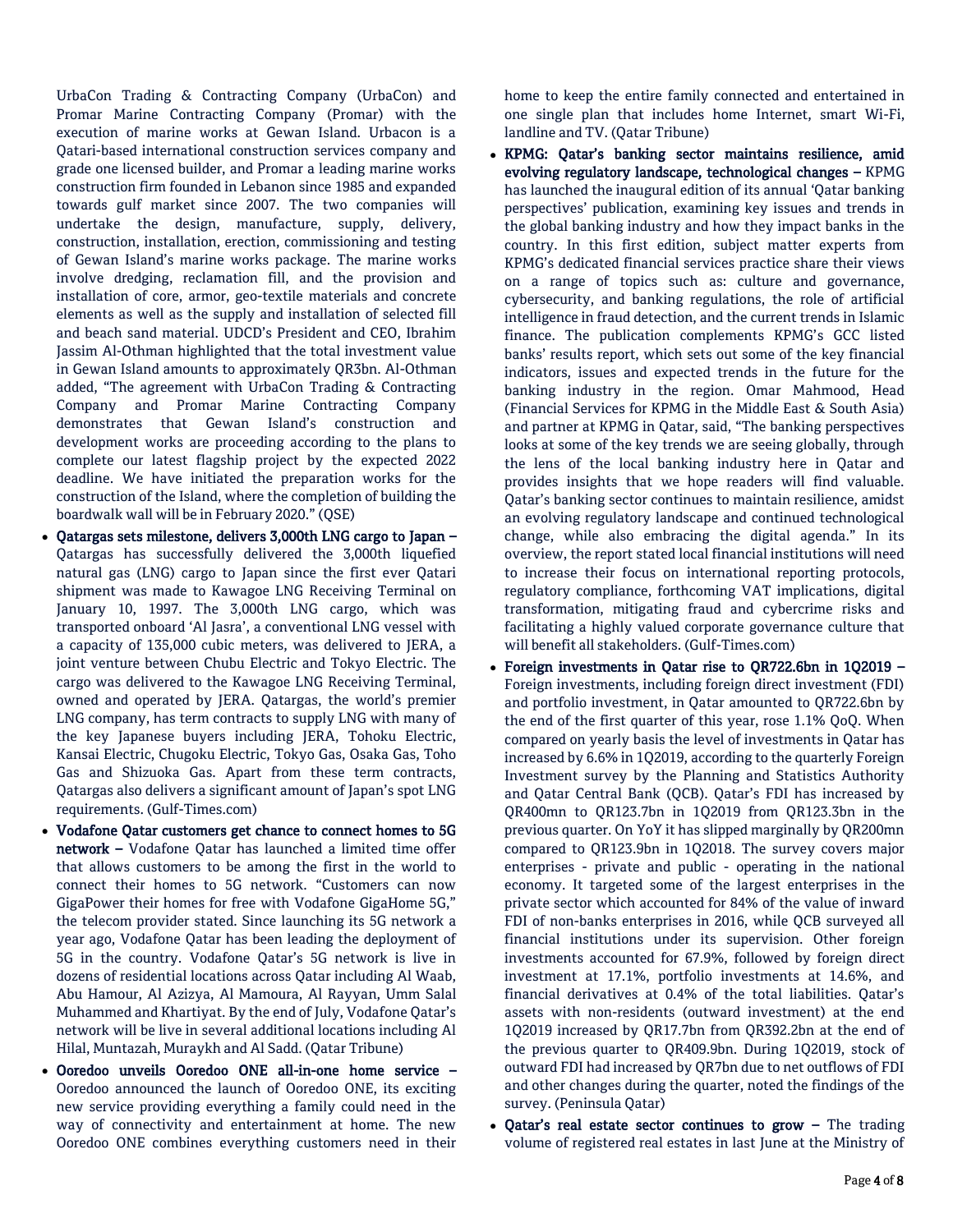Justice's real estate registration department stood at QR1,306,149,749. The monthly real estate analysis data showed that 241 real estate transactions were recorded during the month, including buildings, multipurpose empty lands and multipurpose buildings. In terms of value, the municipalities of Doha, Umm Salal and Al Rayyan topped the trading, followed by Al Daayen, Al Wakrah, Al Khor and Al Thakhira, Al Shamal and Al Shahaniya. The value of the transactions of Umm Salal municipality amounted to QR393,123,139, while that of Al Rayyan municipality was QR381,949,880. The value of Doha municipality transactions amounted to QR301,501,407, while that of the municipality of Al Daayen was QR134,860,617, and that of Al Wakrah municipality stood at QR64,635,188. The municipality of Al Khor and Al Thakhira recorded trading amounting to QR22,399,370, while that of Al Shamal municipality reached QR5,220,167, and that of the municipality of Al Shahaniya was QR2,459,981. The data showed that the real estate sector continues to grow. (Gulf-Times.com)

- ValuStrat: Real estate sector to attract more long-term investments – Qatar's real estate sector will attract more longterm investments, helped by government measures and softening in real estate prices. The real estate market will favor buyers over landlords in the coming quarters, according to second quarter 2019 review report released by real estate consulting firm ValuStrat. The recent law amendment of expanding freehold ownership in residential and commercial sectors will boost the real estate sector, the report stated. Pawel Banach, ValuStrat's General Manager, Qatar said, "The sales transaction volume accumulated to QR9.5bn in value during the first five months of 2019. Residential capital values have reduced, though the quarterly rate of decline has slowed. On the other hand, the rental market showed a relatively noticeable softening, during the first half of 2019. This trend is expected to persist as oversupply will continue to favor tenants over landlords in the coming quarters. Consumers can take advantage of increasingly competitive prices and flexible payment plans available in Qatar. This coupled with government initiatives such as the introduction of freehold ownership law in the previous quarter could lead to more longterm investments by expatriates in Qatar." (Peninsula Qatar)
- Well managed properties continue to hold rental values in 1H2019 – Well managed properties continued to hold rental values in the first half of 2019, Al Asmakh Valuations and Research Director, Gaurav Borikar has said. According to Borikar, such properties attracted the same rents in the first half of 2019 as it was in the second half of the previous year. While metropolitan areas in Qatar are growing, Borikar said, the current real estate cycle from 2019 is yet to witness significant price movement for residential properties in several districts of the country. According to Borikar, the rental rate movement depends on several factors like the location of the property, condition of the building, property management, and tenant mix. He said, "The location of the property is the primary factor in deciding the rental rates and occupancy that ultimately impact the leasing strategy of the owner. The better-located properties do not mean those in and around downtown, rather it means the property that has better access, capacity to accommodate parking for the residents and visitors, approach to arterial roads, and then access to the markets and schools."

The second factor is the condition of the building that can equally influence the rental rates. (Qatar Tribune)

## International

- US manufacturing output climbs for the second month in June The US manufacturing output accelerated in June, climbing for the second straight month, thanks in large part to increased production of motor vehicles and parts. The Federal Reserve said manufacturing production rose 0.4% last month, above the 0.2% expected by analysts in a Reuters poll. The June numbers were stronger than the 0.2% growth seen in May, which had been the first growth of 2019 after several months of manufacturing declines or unchanged conditions. The data could ease lingering concerns about the strength of the US factory sector in the face of a slowing global economy. The June gains were the largest for the sector since December. Despite recent monthly gains, the manufacturing sector is down 2.2% for the second quarter, its biggest quarterly decline since the second quarter of 2016. The Fed said the manufacturing boost was significantly driven by a 2.9% increase in motor vehicle and parts production. Without it, manufacturing output only grew 0.2%. Overall, industrial production was unchanged in June, and was down 1.2% for the second quarter, the second consecutive quarterly decrease. (Reuters)
- US retail sales ease fears over economy; rate cut still seen The US retail sales increased more than expected in June, pointing to strong consumer spending, which could help to blunt some of the drag on the economy from weak business investment. Retail sales increased 0.4% last month as households stepped up purchases of motor vehicles and a variety of other goods, including furniture and building materials. Data for May was revised slightly down to show retail sales gaining 0.4%, instead of rising 0.5% as previously reported. Economists polled by Reuters had forecasted retail sales edging up 0.1% in June. Compared to June last year, retail sales advanced 3.4%. Excluding automobiles, gasoline, building materials and food services, retail sales jumped 0.7% last month after an upwardly revised 0.6% increase in May. These so-called core retail sales, which correspond most closely with the consumer spending component of gross domestic product, were previously reported to have increased 0.4% in May. (Reuters)
- NAHB: US home builder sentiment inches up in July  $-$  A private gauge of US home builder sentiment increased in July as falling mortgage rates offset rising building costs and worries about global trade tensions. The National Association of Home Builders and Wells Fargo & Co said their index of builder confidence in newly built, single-family homes increased to 65 from 64 in June. Analysts polled by Reuters had forecasted the reading to remain steady at 64. The NAHB index is seen as a proxy on domestic housing starts, which will be released on Wednesday. Analysts polled by Reuters forecast home builders likely broke ground at an annualized pace of 1.261mn units in June, down from a 1.269mn pace in May. The NAHB survey's components rose broadly in July. The gauge on current singlefamily home sales rose to 72 from 71 while the barometer on prospective buyers increased one point to 48. (Reuters)
- UK pay growth strongest since 2008, but jobs boom slows British wages, excluding bonuses, rose at their fastest pace in nearly 11 years, official data showed, but there were potential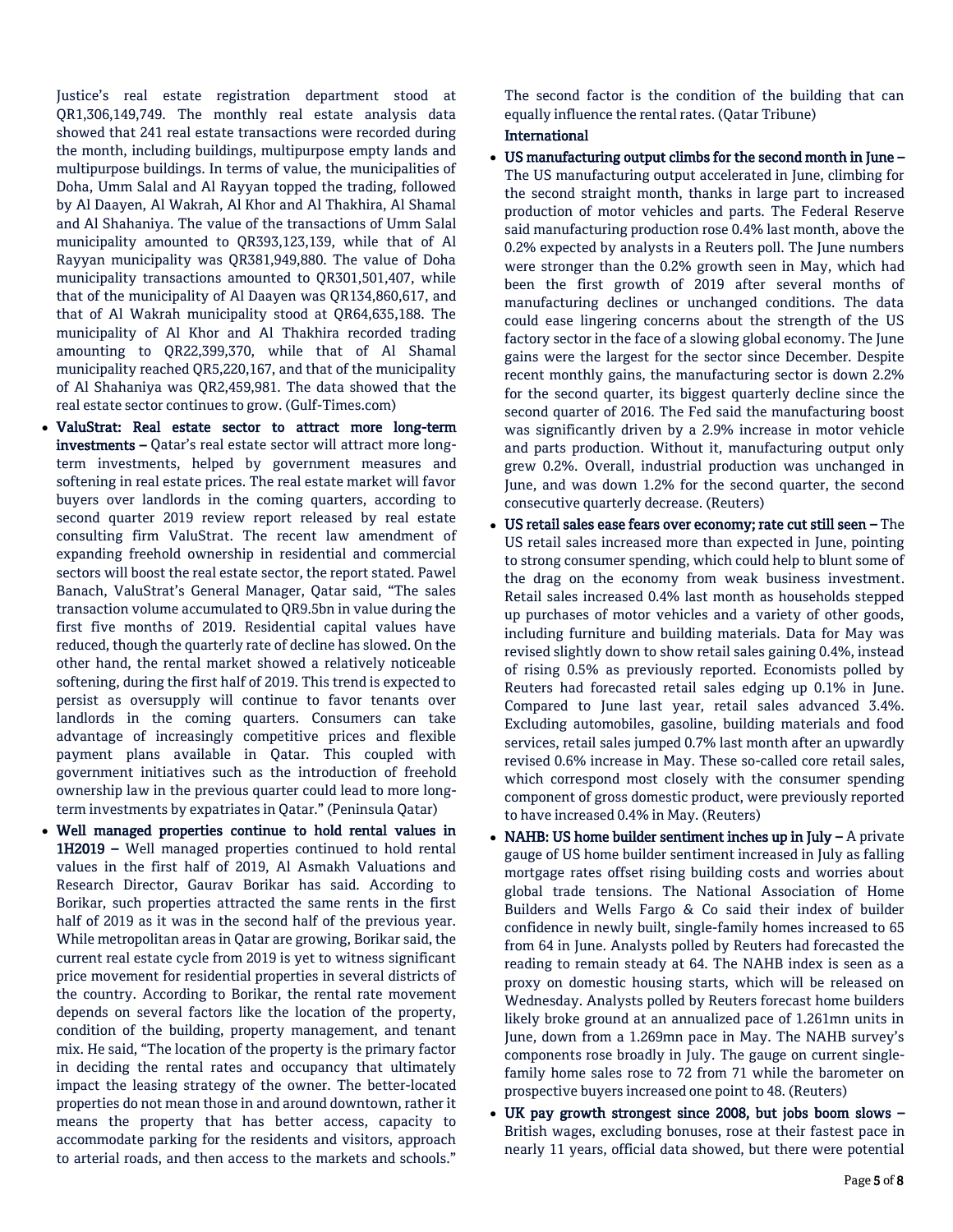signs of future weakness in jobs growth, the economy's silver lining since the Brexit referendum. Core earnings rose by an annual 3.6% in the three months to May, the biggest increase since mid-2008 and stronger than the median forecast of 3.5% in a Reuters poll of economists. Including bonuses, pay growth beat all forecasts in the poll, rising to 3.4%, the Office for National Statistics said, with a change in the timing of public health workers' pay rises accounting for a small part of the increase. Many economists said the strength of Britain's labor market is at least in part due to employers hiring workers who they can later lay off if needed, rather than making longer-term investment commitments ahead of Brexit. Unemployment held at its joint lowest rate since the three months to January 1975, forcing many employers to offer higher pay to their workers whose spending has helped the economy. (Reuters)

- German investor morale darkens on trade disputes, Iran tensions – The mood among German investors deteriorated more sharply than expected in July, a survey showed, with the ZEW institute pointing to the unresolved trade dispute between China and the US as well as political tensions with Iran. ZEW said its monthly survey showed economic sentiment among investors fell to -24.5 from -21.1 in June. Economists had expected a less severe drop to -22.3. A separate gauge measuring investors' assessment of the economy's current conditions plunged to -1.1, the lowest level since June 2010. The weak reading bodes ill for the German economy which is expected to post only meager growth of 0.5% this year. (Reuters)
- Japan's holdings of US Treasuries surge to near two-year peak Japan increased its holdings of US Treasuries to its highest level in nearly two years in May, while China trimmed its ownership of US bonds to a two-year low, data from the US Treasury Department released showed. The two countries remained by far the two largest foreign holders of Treasuries. Overall foreigners sold \$33.84bn in longer-dated Treasuries, which exclude bills, compared with net purchases worth \$16.95bn in April. Japan's holdings of US government debt jumped to \$1.101tn in May, a level not seen since August 2017 and up from \$1.064tn in April. The increase in Japan's holdings was also the biggest since July 2013. China's stake in Treasuries declined for a third consecutive month to \$1.110tn, the lowest since May 2017 and down from \$1.113tn the month before. China's Treasuries holdings have been in focus amid speculation whether Beijing may retaliate against US President, Donald Trump's threat of increasing tariffs on Chinese goods. (Reuters)
- China boosts local government bond issuance to 717bn Yuan in June to spur economy – China's local governments sharply accelerated their bond issuance in June as they looked to ramp up infrastructure spending to support economic growth that slowed to a 27-year low. Beijing is counting on a recovery in infrastructure investment to help stabilize the world's secondlargest economy as the US-China trade war drags on, weighing on its vast manufacturing sector and business confidence. But the economy has been slow to respond to earlier growth boosting measures, raising questions over whether more support is needed and if that risks a sharper build-up in debt. Net local government bond issuance rose to 717bn Yuan in

June, the highest so far this year and accounting for a third of the first half's total, Hao Lei, a finance ministry official said. (Reuters)

 Regulator: China's Yuan internationalization should be marketdriven, will take time - China's policy of internationalizing the use of its Yuan currency should be market-driven and cannot be accomplished overnight, the head of its foreign exchange regulator said. China will continue to encourage cross-border use of the Yuan in trade and investment and will make it easier for foreign investors to use Yuan to invest in China's bond and stock markets, Pan Gongsheng said in an article posted on the Wechat account of a central bank publication. China also will further develop financial products in offshore Yuan markets and provide necessary liquidity support, Pan added. (Reuters)

## Regional

- APICORP: Renewable energy gains momentum in the Arab region – Renewable energy developments in the Arab world are gaining momentum. The main driver behind these developments is the strong support from governments that recognize the urgency of tackling rising demand for energy and are attracted by the declining costs of solar PV, the Arab Petroleum Investments Corporation (APICORP) noted in its MENA annual energy investments outlook 2019. In addition to the government supports, multilateral development banks (MDBs) and development agencies have played a critical role in financing projects. Gas shortages, an increasing reliance on high value liquids and environmental concerns have also added to the urgency of energy diversification. Equally important, renewables continue to rapidly improve their cost competitiveness against other sources of power generation. Renewable energy gains momentum in Arab region. To support their renewable sectors, the Arab countries have introduced several supporting mechanisms including competitive bidding, feed in tariffs (FiTs), tax exemptions, and power-purchase agreements (PPA), in addition to land and financial incentives. APICORP estimates that in the next five years, close to \$350bn could be invested in the MENA's power sector with renewable energy accounting for 34% of power investment, or 12% of total energy investment. (Peninsula Qatar)
- Masdar to build SR100mn solar panel factory in Saudi Arabia UAE-based Masdar has signed an agreement with Saudi Industrial Development Fund to build solar panel factory worth SR100mn in Saudi Arabia. The output will start by the end of the year. The factory is located in Dammam. (Bloomberg)
- ADNOC plans oil trade overhaul to boost Middle Eastern clout The UAE' state-run ADNOC, long seen as one of the most conservative oil firms in the Middle East, plans an overhaul for its trading operations as it seeks to emulate the success of rival oil majors and bolster its regional influence. The company has splurged on hiring former employees of private-sector peers and wants to launch a regional oil benchmark, possibly this year, similar to international markers Brent and WTI, sources said. The plan is not yet finalized and still has to be approved by UAE authorities, such as the Abu Dhabi Supreme Petroleum Council, the sources said. "ADNOC hopes the benchmark will allow it to earn more money and gain bigger prestige in the region. This all fits into a drive by Abu Dhabi Crown Prince, Sheikh Mohammed bin Zayed to turn the UAE into a regional leader," sources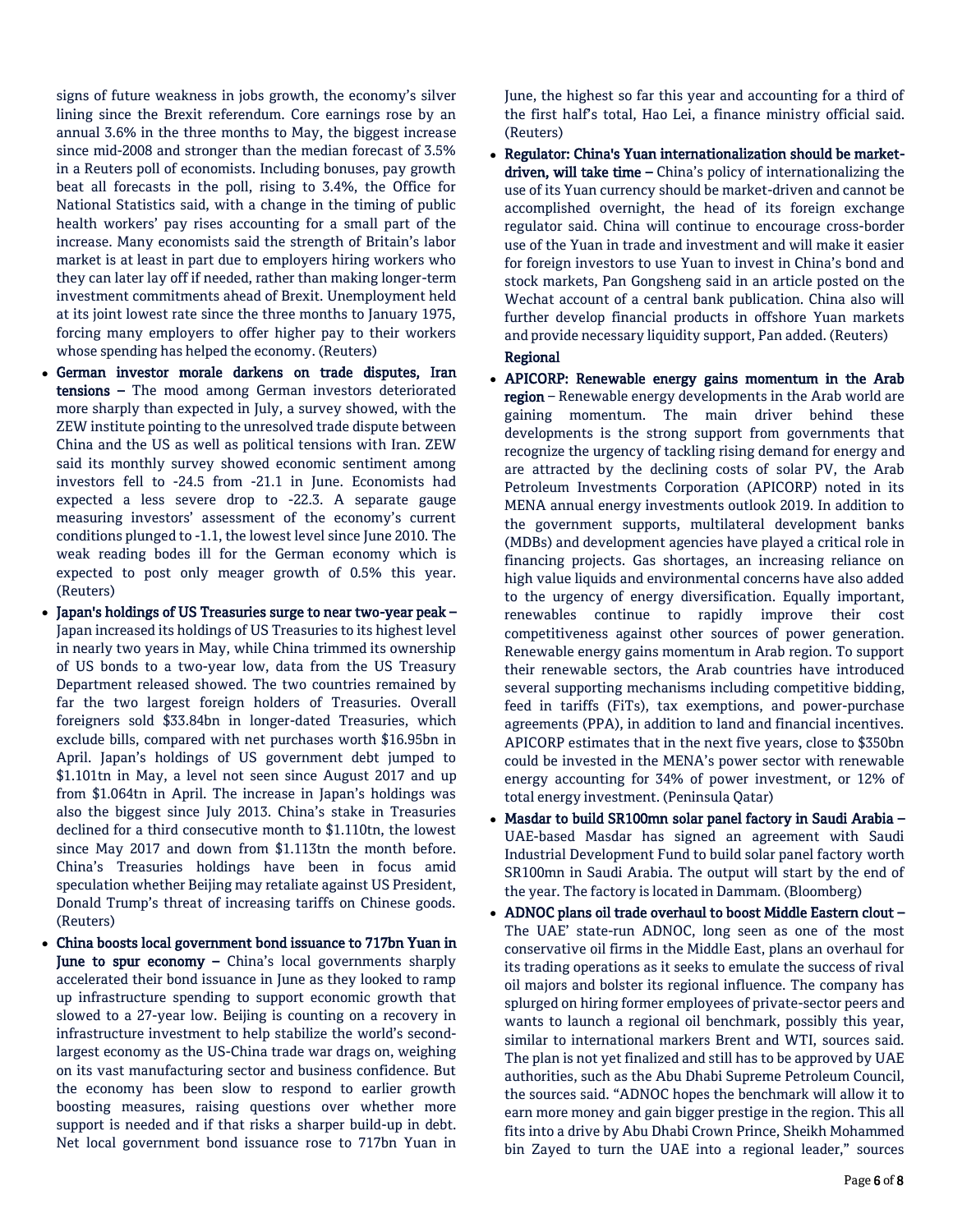added. The UAE, the third-largest oil producer in the OPEC, behind Saudi Arabia and Iraq, pumps around 3mn barrels per day. It plans to boost output to 4mn bpd by 2020. Most of that oil is produced by ADNOC, based in the country's capital, Abu Dhabi. (Reuters)

- Oman sells OMR45mn 28-day bills at yield of 2.322% Oman sold OMR45mn of 28 day bills due on August 14, 2019 on July 15, 2019. The bills were sold at a price of 99.822, having a yield of 2.322% and will settle on July 17, 2019. (Bloomberg)
- Oman's OCTAL secures \$625mn in loans Omani plastics packaging manufacturer OCTAL has secured \$625mn in banking facilities, it stated, after pulling last year a planned \$300mn debut bond. The company continues to look at the bond market for future funding requirements should market conditions be favorable, its Chief Financial Officer, Scott Ewen said. OCTAL, which makes thermoplastic sheets and resin for use in packaged goods, will use part of the bank financing to refinance some of its existing debt and to fund expansion. The facilities include a \$225mn syndicated term loan and \$400mn in working capital. "This deal allows us to increase our production by almost 100,000 tons of sheet," he said in an interview, from current production of around 250,000 tons. OCTAL last year hired Citi, Credit Suisse, HSBC, and Standard Chartered to arrange a \$300mn bond issue, its debut in the international debt markets. The debt sale however was pulled in October, at a time of choppy conditions across emerging markets. "If the bond market becomes more attractive, it's something we will still look at in terms of the next phase of expansion for OCTAL, if the next capex lends itself to being funded by a bond," he added. "We're still watching that market and seeing what pricing is out there," he said. "At the current sort of risk factors that we would be exposed to, we think it's still too expensive." The new \$225mn loan is split into two tranches with maturities of four and a half years and seven years. The \$400mn working capital facilities, provided by a group of banks, are needed to back the import and export sides of OCTAL's business, he said. OCTAL contributes approximately 6.5% to Oman's non-oil exports. Last year it reported revenue of \$834mn. He said that he expects revenues to near \$1bn this year. Bank Muscat, Bank Dhofar, National Bank of Oman, Standard Chartered, HSBC Bank Oman , National Bank of Bahrain and Bank ABC have provided the term loan, with Bank Muscat working as financial advisor, the company stated. (Reuters)
- NBB posts 14.6% YoY rise in nFKet profit to BHD19.6mn in 2Q2019 – National Bank of Bahrain (NBB) recorded net profit of BHD19.6mn in 2Q2019, an increase of 14.6% YoY. Net interest income rose 12.6% YoY to BHD24.2mn in 2Q2019. Total operating income rose 10.7% YoY to BHD32.0mn in 2Q2019. Total assets stood at BHD3.2bn at the end of June 30, 2019 as compared to BHD3.0bn at the end of June 30, 2018. Loans and advances stood at BHD1.2bn (-2.6% YoY), while customers' deposits stood at BHD2.1bn (+1.6% YoY) at the end of June 30, 2019. EPS came in at 13 fils in 2Q2019 as compared to 11 fils in 2Q2018. (Bahrain Bourse)
- Oil minister names Dawood Nassif Chairman of Bahrain Petroleum Co. – Bahraini Oil Minister, Sheikh Mohammed bin Khalifa bin Ahmed Al Khalifa has appointed Dawood Nassif as the Chairman of the board of directors of Bahrain Petroleum

Company (BAPCO), the Bahrain News Agency (BNA) stated. It stated that the minister had ordered a reconfiguration of the board. (Reuters)

 JGC gets order for Total's ship-fueling LNG plant in Oman – JGC stated that it has received front end engineering and design contract for a medium-scale maritime fuel LNG plant planned by Total and Oman Oil Company. The plant is in the Sohar port to have LNG production capacity of 1mn tons/year. Nikkei had reported the contract earlier. (Bloomberg)